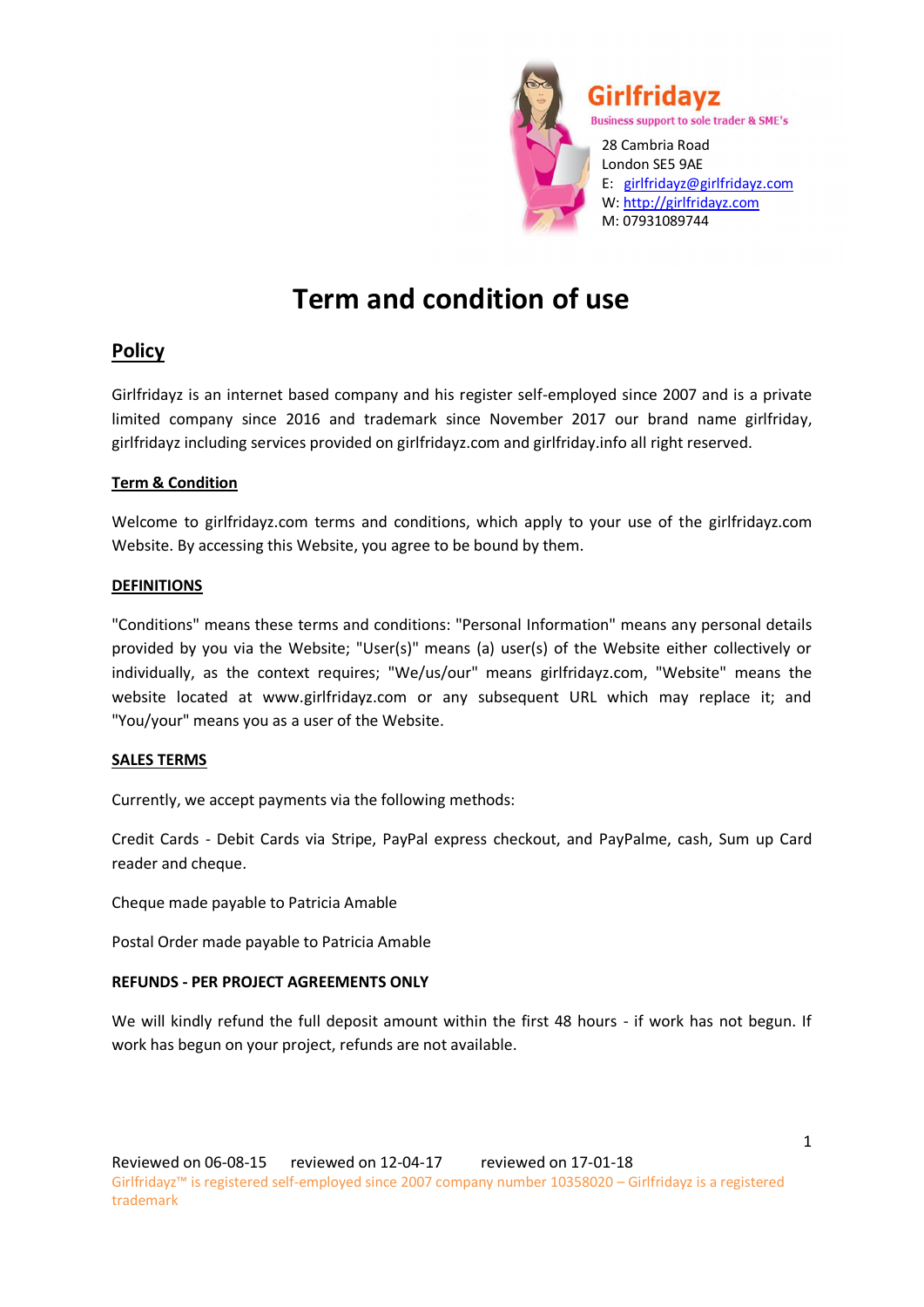

No refunds can be given for Artwork design and printing work completed as the customer as the possibility to amend any part of the design before it is sent to print and your right to cancel is not affected.

**PLEASE NOTE**: **Refunds are ONLY available within the FIRST 48 hours (2 Business Days) after we receive your SIGNED contract(s) and deposit payment**. This does not mean you can request a refund after we have been working on your project for 10 days or 20 days if work didn't start within the first 48 hours; however your right to cancel remain.

If you have received your work/project for review and you asked for a refund of your deposit you will not be issuing a refund but your right to cancel remain. If you are on one of our payment facility and we show you the work/product for review and you request a refund no refund will be issued to you, however your right to cancel remain. **NO EXCEPTIONS**. This policy pertains to **PER PROJECT AGREEMENTS** only - not RETAINER clients.

**PLEASE NOTE**: Contract retainer fees are non-refundable. We only work on RETAINER or PREPAID Deposit - NO EXCEPTIONS.

We only sign with business owners and who are serious about working with us - if you are unsure don't sign our contract. We do not work with everyone and have the right to refuse service at our discretion. We also reserve the right to terminate any customer account; contract at any time in respect to the Laws of England & Wales.

#### **CANCELLATION**

You can cancel any order prior to any work commencing within the 14-days of the order been accepted and work has not begun- if work has begun on your project and you wish to cancel a cancellation fee will apply which is 50% of the total price.

In the case of cancellation and the work has been completed, approved by you and delivered to you the full price will be due after your 14-days cancellation right elapsed. This applied to all works projects and services provided by Girlfridayz.

In the case of cancellation and the work has been completed, approved by you and delivered to you, if you informed us in writing, or verbally that you wish to cancel before your 14-days elapse you will be issued with a full refund within 14-days or sooner.

In the case of cancellation and the work has been completed, approved by you and delivered to you if you need to return the good to us we will require a proof of postage (from Royal Mail) that you return the good to us and once received we will issues you with a refund within 14-days or sooner.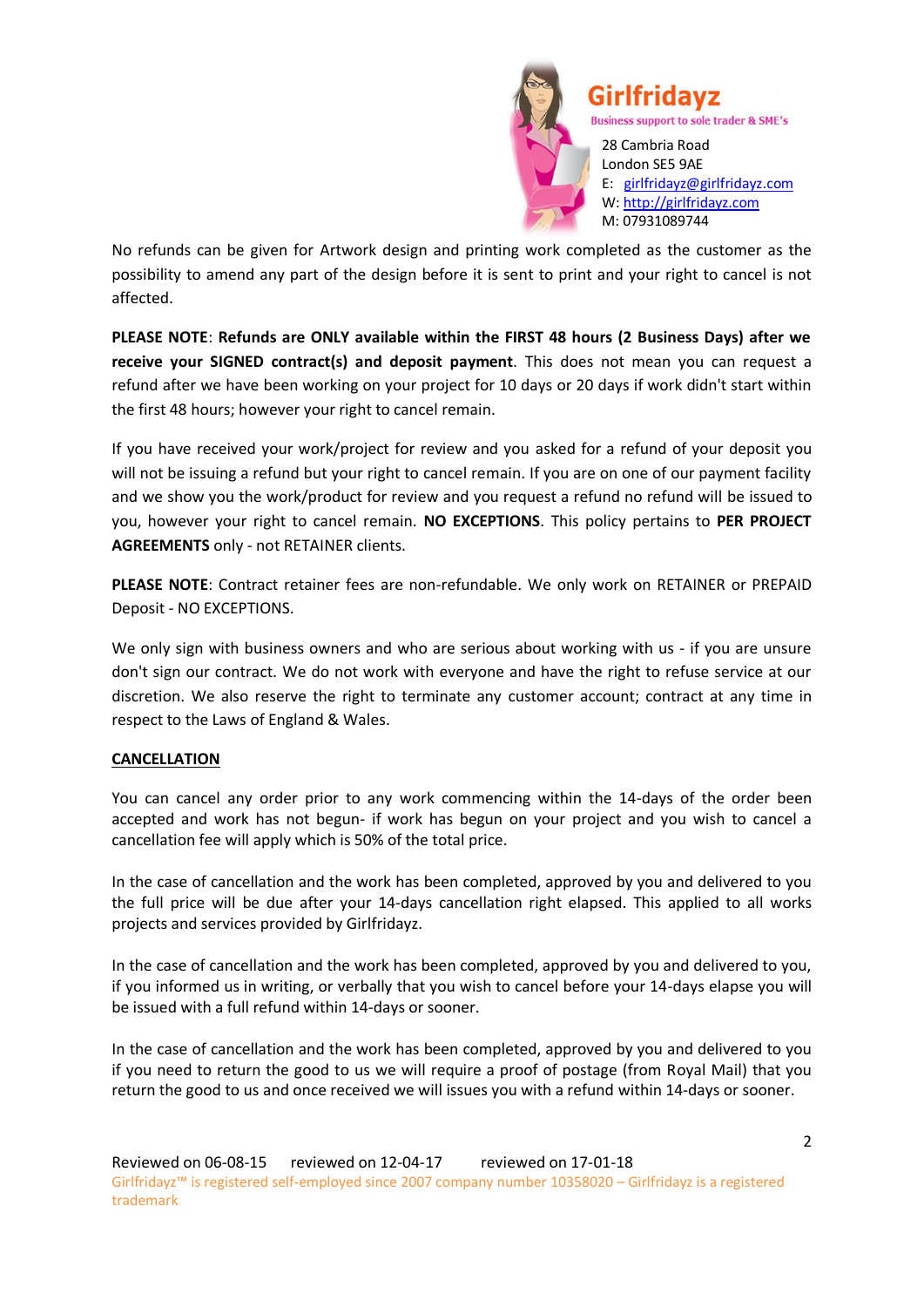

In the case of cancellation and the work has been completed, approved by you and delivered to you and the value of returning the items to us is greater than the price of purchase. We will only refund the value of the price of purchase of the items to you. You cannot re-charge us the price of returning the items to us.

Please view and familiar yourself with our cancel policy, which can be downloaded from our website Girlfridayz – customer service page.

#### **1. ACCESS**

We will provide you with access to the Website in accordance with these Conditions.

#### **2. YOUR OBLIGATIONS**

2.1 You:

2.1.1 Agree not to use the Website (or any part of) for any illegal purpose and agree to use it in accordance with all relevant laws;

2.1.2 Agree not to upload or transmit through the Website any computer viruses, macro viruses, Trojan horses, worms or anything else designed to interfere with, interrupt or disrupt the normal operating procedures of a computer;

2.1.3 Will not upload or transmit through the Website any material which is defamatory, offensive, or of an obscene or menacing character or that may cause annoyance, inconvenience or needless anxiety;

2.1.4 Will not use the Website in a way that may cause the Website to be interrupted, damaged, rendered less efficient or such that the effectiveness or functionality of the Website is in any way impaired.

2.1.5 Will not use the Website in any manner which violates or infringes the rights of any person, firm or company (including, but not limited to, rights of intellectual property, rights of confidentiality or rights of privacy);

2.1.6 Agree that if you have any right, claim or action against any Users arising out of that User's use of the Website, then you will pursue such right, claim or action independently of and without recourse to us.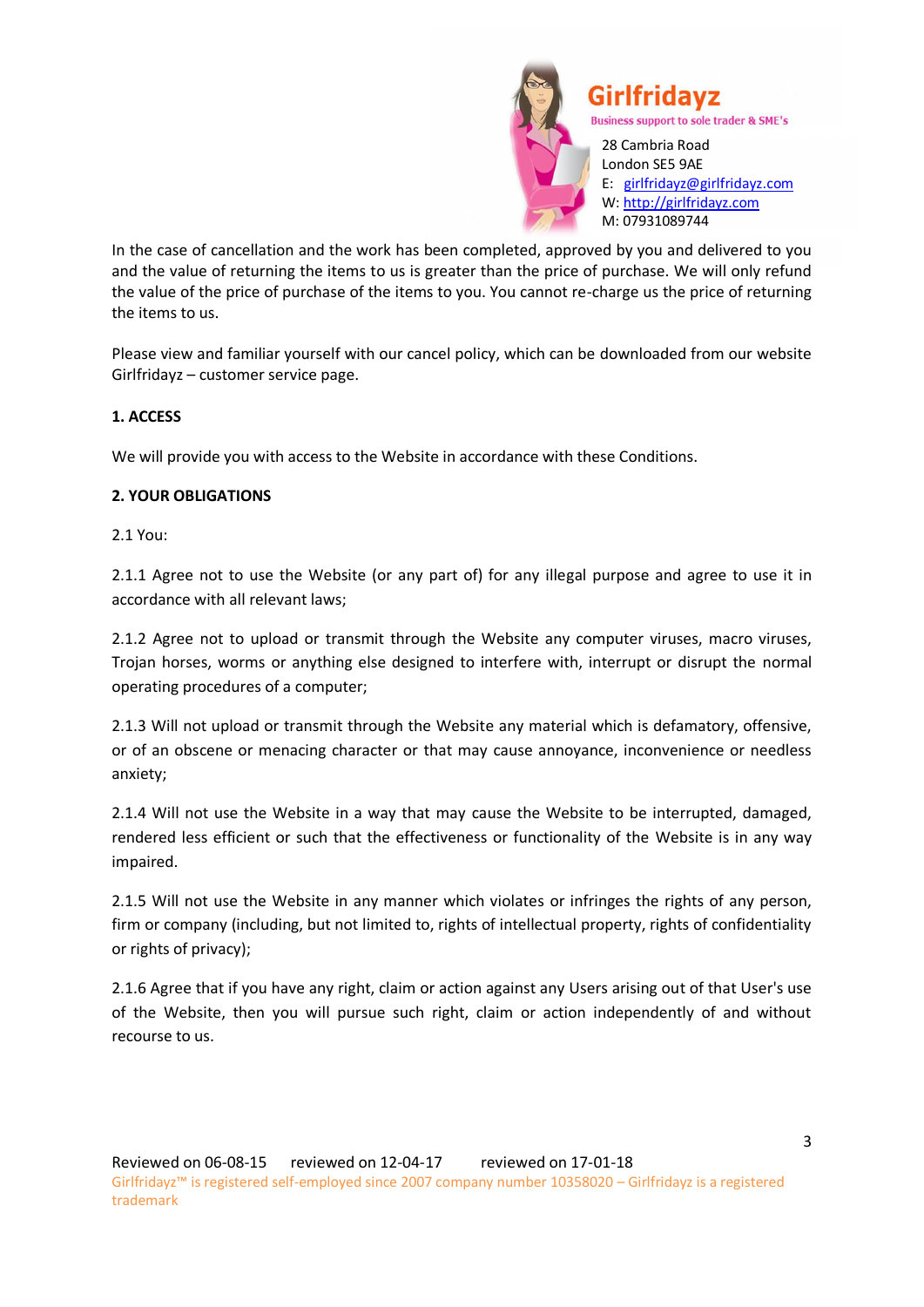

28 Cambria Road London SE5 9AE E: girlfridayz@girlfridayz.com W: http://girlfridayz.com M: 07931089744

#### **3. INDEMNITY**

3.1 You agree to be fully responsible for (and fully indemnify us against) all claims, liability, damages, losses, costs and expenses, including legal fees, suffered by us and arising out of any breach of the conditions by you or any other liabilities arising out of your use of the Website, or the use by any other person accessing the Website using your PC or internet access account.

#### **4. OUR RIGHTS**

4.1 We reserve the right to:

4.1.1 Modify or withdraw, temporarily or permanently, the Website (or any part of) with or without notice to you and you confirm that we shall not be liable to you or any third party for any modification to or withdrawal of the Website; and/or

4.1.2 Change these Conditions from time to time and your continued use of the Website (or any part of) following such change shall be deemed to be your acceptance of such change. It is your responsibility to check regularly to determine whether the Conditions have been changed. If you do not agree to any change to the Conditions then you must immediately stop using the Website.

4.2 We will use our reasonable endeavors to maintain the Website. The Website is subject to change from time to time. You will not be eligible for any compensation because you cannot use any part of the Website or because of a failure, suspension or withdrawal of all or part of the Website due to circumstances beyond our control.

#### **5. THIRD PARTY LINKS**

To provide increased value to our Users, we may provide links to other websites or resources. You acknowledge and agree that we are not responsible for the availability of such external sites or resources, and do not endorse and are not responsible or liable, directly or indirectly, for the privacy practices or the content (including misrepresentative or defamatory content) of such websites, including (without limitation) any advertising, products or other materials or services on or available from such websites or resources, nor for any damage, loss or offence caused or alleged to be caused by, or in connection with, the use of or reliance on any such content, goods or services available on such external sites or resources.

#### **6. MONITORING**

We have the right, but not the obligation, to monitor any activity and content associated with the Website. We may investigate any reported violation of these Conditions or complaints and take any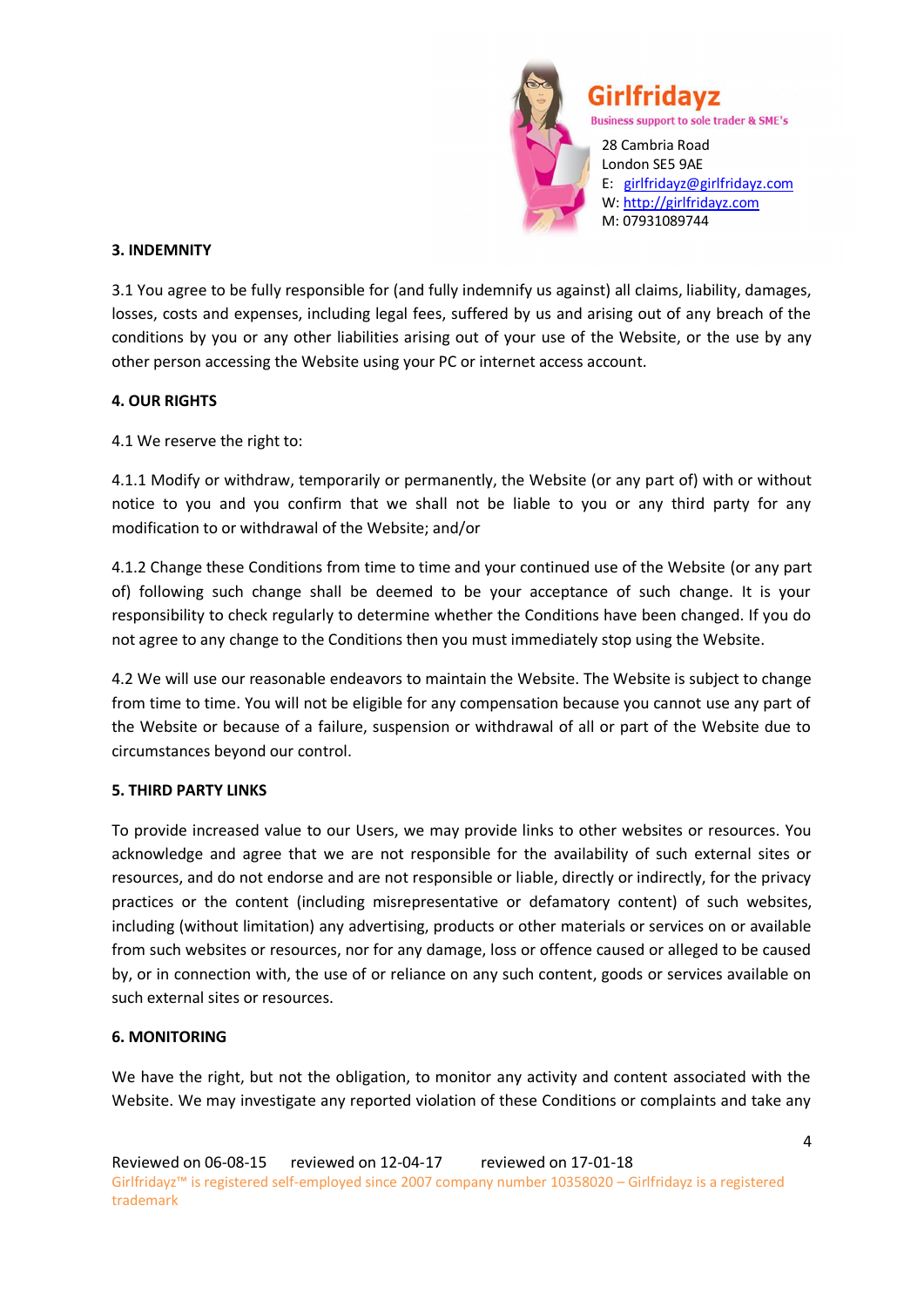

action that we deem appropriate (which may include, but is not limited to, issuing warnings, suspending, terminating or attaching conditions to your access and/or removing any materials from the Website).

#### **7. YOUR DATA**

7.1 We respect your personal information and undertake to comply with applicable UK Data Protection legislation from time to time in place.

7.2 You should be aware that:

7.2.1 if we are requested by the police or any regulatory or government authority investigating suspected illegal activities, or upon receipt of a court order, to provide your Personal Information and/or information concerning your activities whilst using the Website we shall do so; and

7.3 We reserve the right in our reasonable discretion to disclose details of your use of the Website in relation to any, or any threatened, Court Proceedings about your use, or the use of anyone under your control, of the Website whether about the matters set out in these Conditions or otherwise.

7.4 Please view our Privacy Policy, which forms part of these Conditions.

#### **8. INTELLECTUAL PROPERTY AND RIGHT TO USE**

8.1 You acknowledge and agree that all copyright, trademarks and all other intellectual property rights in all material or content supplied as part of the Website shall remain always vested in us or our licensors. You are permitted to use this material only as expressly authorized by us.

8.2 The Website is copyright, girlfridayz.com, 2007-2018. All rights reserved.

#### **9. NOTICES**

9.1 You may send us notices under or about these Conditions:

9.1.1 By post to 28 Cambria road London SE5 9AE;

#### 9.1.2 By email to enquiry@girlfridayz.com

9.2 As proof of sending does not guarantee our receipt of your notice, you must ensure that you have received an acknowledgment from us, which will be sent within 5 working days of our receipt and should be retained by you.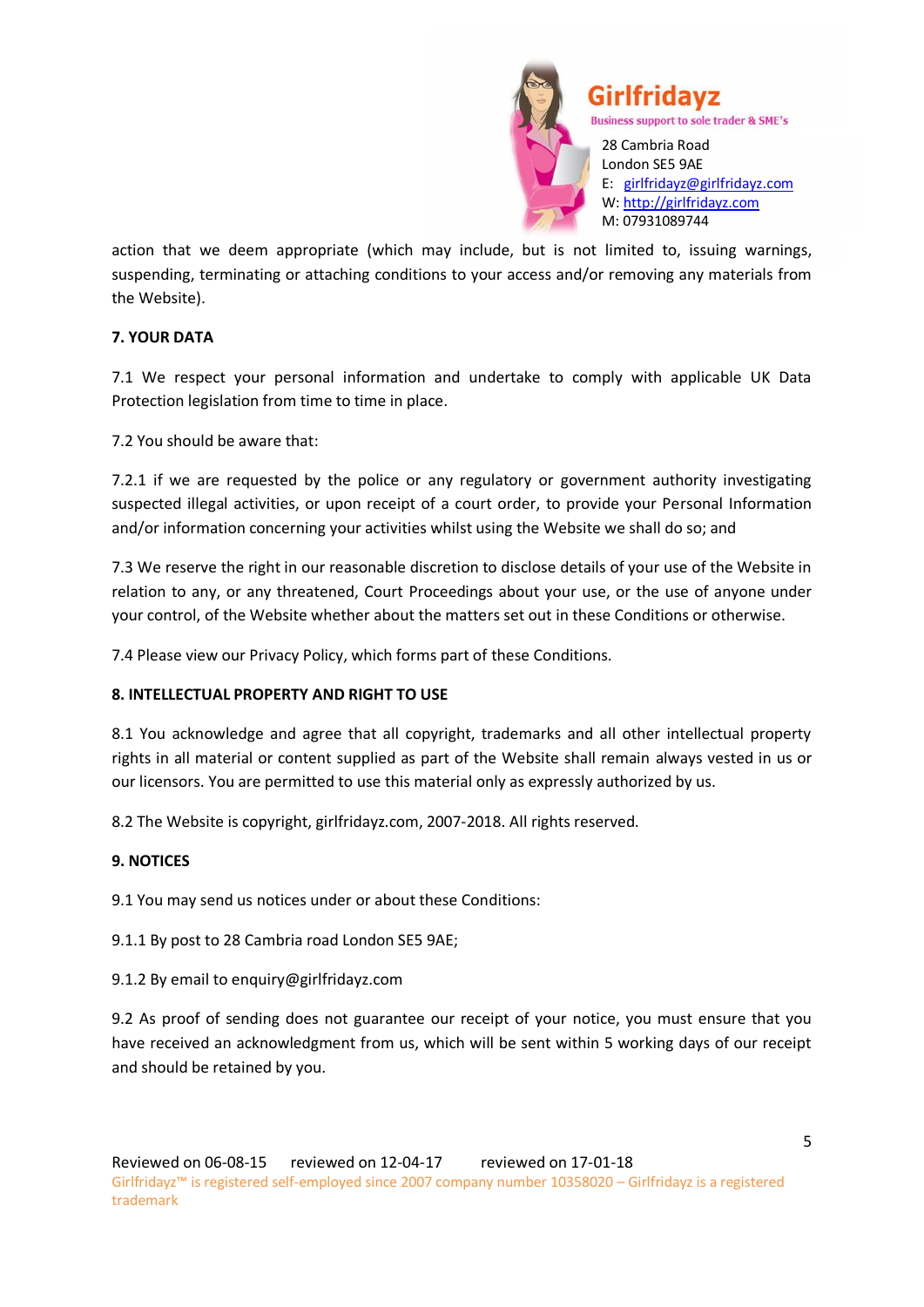

Girlfridavz

**Business support to sole trader & SME's** 28 Cambria Road

London SE5 9AE E: girlfridayz@girlfridayz.com W: http://girlfridayz.com M: 07931089744

#### **10. LIMITATION OF LIABILITY**

10.1 WHILE WE WILL USE REASONABLE ENDEAVOURS TO VERIFY THE ACCURACY OF ANY INFORMATION WE PLACE ON THE WEBSITE, WE MAKE NO WARRANTIES, WHETHER EXPRESS OR IMPLIED IN RELATION TO ITS ACCURACY.

10.2 The Website is provided on an "as-is" and "as-available" basis without any representation or endorsement. Unless specified in separate terms and conditions related to a particular product or service, we make no warranties of any kind, whether express or implied, in relation to the Website, or products or services offered on the Website whether by us or on our behalf (including free software downloads) including but not limited to, implied warranties of satisfactory quality, fitness for a particular purpose, non-infringement, compatibility, security, accuracy, condition or completeness, or any implied warranty arising from course of dealing or usage or trade.

10.3 Unless specified in separate terms and conditions related to a particular product or service, we make no warranty that the Website or products or services offered on the Website whether by us or on our behalf (including free software downloads) will meet your requirements or will be uninterrupted, timely, secure or error-free, that defects will be corrected, or that the Website or the server that makes it available or products or services offered on the Website whether by us or on our behalf (including free software downloads) are free of viruses or bugs or are fully functional, accurate, or reliable. We will not be responsible or liable to you for any loss of content or material because of uploading to or downloading from the Website.

10.4 Notwithstanding any other provision in the Conditions, nothing shall limit your rights as a consumer under English law.

10.5 You acknowledge that we cannot guarantee and therefore shall not be in any way responsible for the security or privacy of the Website and any information provided to or taken from the Website by you.

10.6 We will not be liable in contract, tort or otherwise if you incur loss or damage connecting to the Website through a third party's hyper-text link.

10.7 We will not be liable, in contract, tort (including, without limitation, negligence), pre-contract or other representations (other than fraudulent misrepresentations) or otherwise out of or about the Website or products or services offered on the Website whether by us or on our behalf (including free software downloads) for:

10.7.1 Any economic losses (including without limitation loss of revenues, profits, contracts, business or anticipated savings); or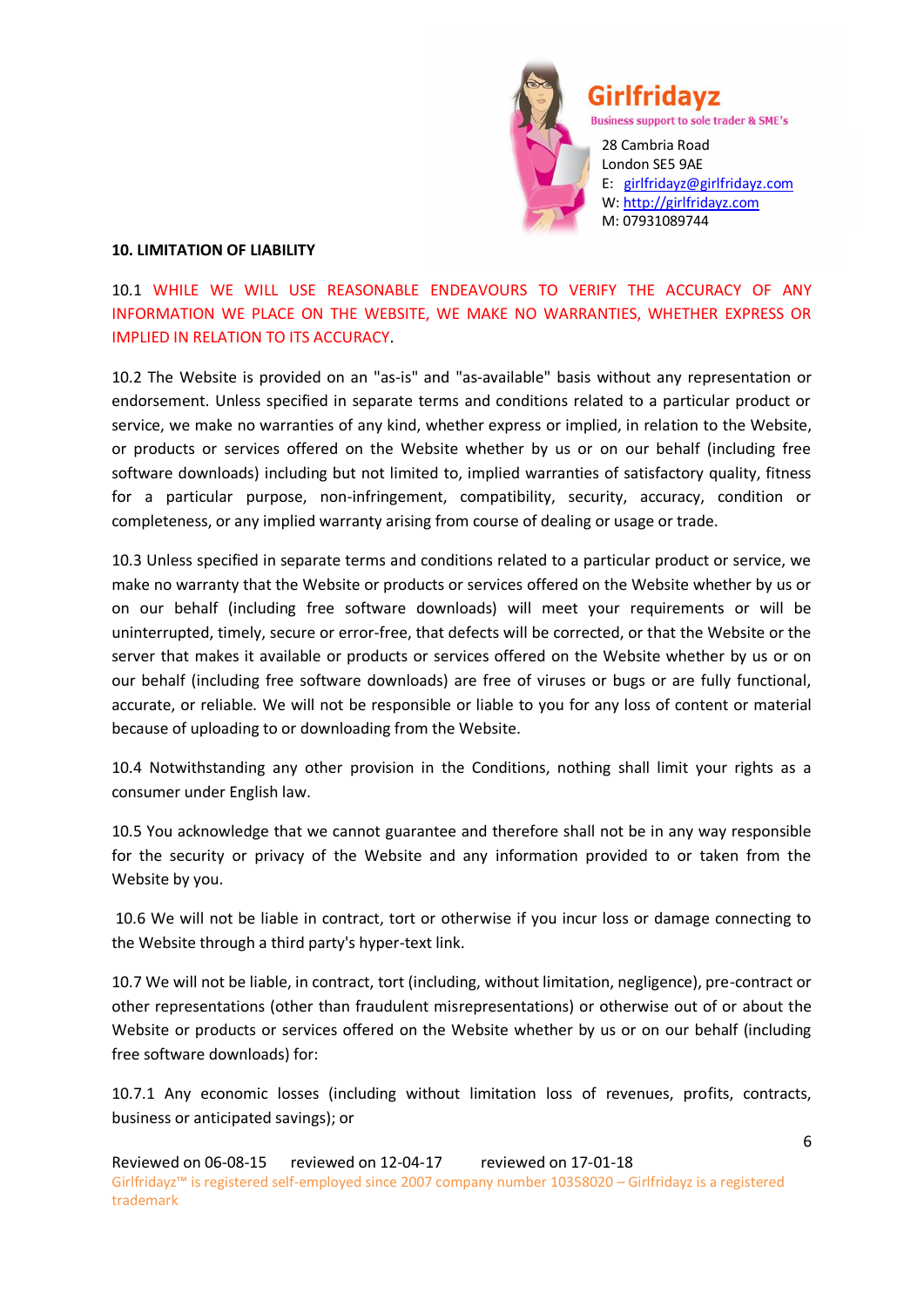

10.7.2 Any loss of goodwill or reputation; or

10.7.3 Any special or indirect or consequential losses; in any case whether such losses were within the contemplation of either of us at the date on which the event giving rise to the loss occurred.

10.8 Nothing in the Conditions shall exclude or limit our liability for death or personal injury resulting from our negligence or that of our servants, agents or employees.

#### **11. SEVERANCE**

If any part of the Conditions shall be deemed unlawful, void or for any reason unenforceable, then that provision shall be deemed to be severable from these Conditions and shall not affect the validity and enforceability of any of the remaining provisions of the Conditions.

#### **12. WAIVER**

Nothing shall be construed as a waiver by us of any preceding or succeeding breach of any provision.

#### **13. SURVIVAL**

Each provision of these Conditions shall be construed as separately applying and surviving even if for any reason one or other of those provisions is held to be inapplicable or unenforceable in any circumstances.

#### **14. ENTIRE AGREEMENT**

These Conditions (as amended from time to time) contain the entire agreement between you and us relating to the subject matter covered and supersede any previous agreements, arrangements, undertakings or proposals, written or oral, between you and us in relation to such matters. No oral explanation or oral information given by either of us shall alter the interpretation of these Conditions. You confirm that, in agreeing to accept these Conditions, you have not relied on any representation save insofar as the same has expressly been made a representation in these Conditions and you agree that you shall have no remedy in respect of any misrepresentation which has not become a term of these Conditions save that your agreement contained in this Clause shall not apply in respect of any fraudulent misrepresentation whether such has become a term of these Conditions.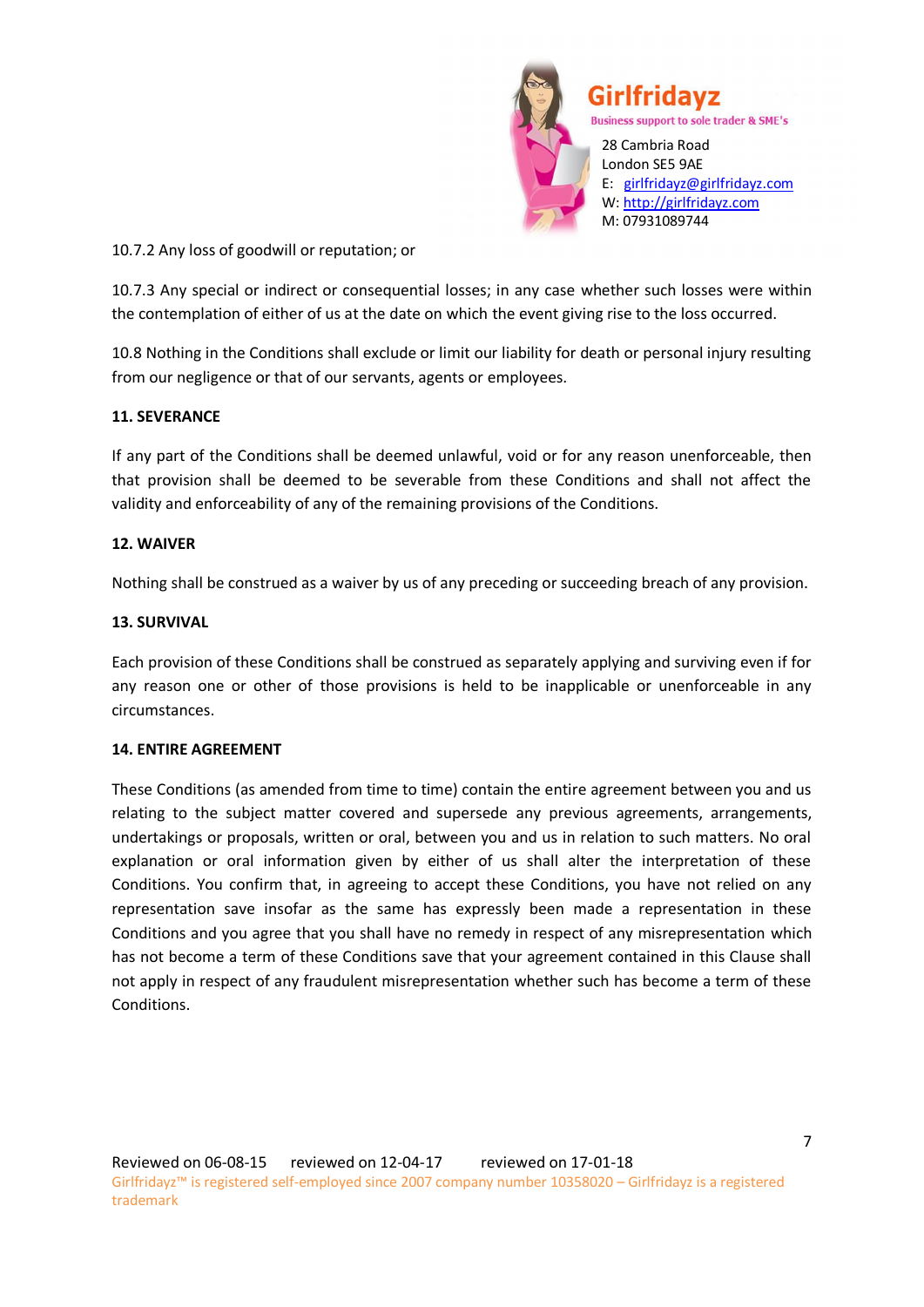

#### **15. LAW**

The Conditions will be exclusively governed by and construed in accordance with the laws of England and Wales whose Courts will have exclusive jurisdiction in any dispute, save that we have the right, at our sole discretion, to commence and pursue proceedings in alternative jurisdictions.

#### **16. PRIVACY POLICY**

16.1 We will collect information about your personal details both when you tell us what these are and by analysis of traffic on the Website, including by using cookies.

16.1.2 A cookie is a piece of information that is stored on your computer's hard drive by your web browser. On revisiting the Website our computer server may recognize the cookie, giving us information about your last visit. Most browsers accept cookies automatically, but usually, you can alter the settings of your browser to prevent automatic acceptance. If you choose not to receive cookies, you may still use most of the features of the Website.

16.1.2.1 We use cookies for recognition purposes at login using a persistent cookie placed on your hard drive. This cookie may be deleted at the end of each session/visit.

16.2 We use information collected about you to help us (a) develop the design and layout of the Website to ensure that it is as useful and enjoyable as possible.

16.3 In addition, we may provide aggregate statistics about our services, competitions, clients, traffic patterns and other site information to third-parties, but these statistics will not include any information that could personally identify you. If your personals details become untrue, inaccurate or incomplete, or in any event, you have the right to access your personal details and may rectify the same. You confirm that you do not and will not consider any of the above as being a breach of any of your rights under the Telecommunications (Data Protection and Privacy) Regulations 1999.

16.4 We reserve the right to access and disclose individually identifiable information to comply with applicable laws and lawful government requests or requests by the police investigating suspected illegal activities, to operate our systems properly or to protect ourselves or other Users. We also reserve the right to disclose individually identifiable information to third parties if a complaint arises concerning your use of the Website, and that use is deemed by us inconsistent with the Conditions.

16.5 When you input information or request services from us, we offer appropriate physical, electronic and managerial security measures in order that you may input information safely whilst effectively preventing that information from being accessed by unauthorized persons. In addition, we have strict security procedures covering the storage and disclosure of your information in order